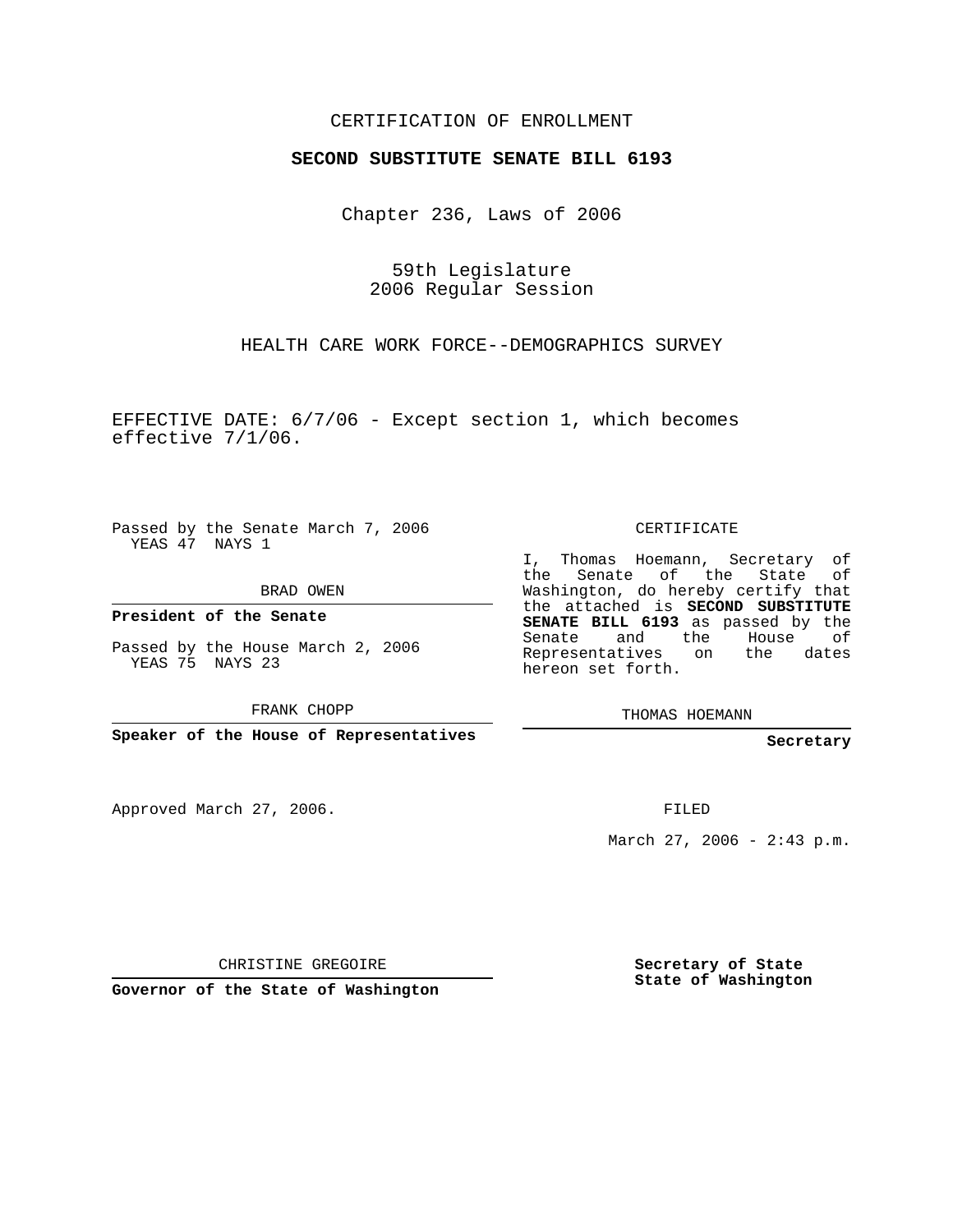## **SECOND SUBSTITUTE SENATE BILL 6193** \_\_\_\_\_\_\_\_\_\_\_\_\_\_\_\_\_\_\_\_\_\_\_\_\_\_\_\_\_\_\_\_\_\_\_\_\_\_\_\_\_\_\_\_\_

\_\_\_\_\_\_\_\_\_\_\_\_\_\_\_\_\_\_\_\_\_\_\_\_\_\_\_\_\_\_\_\_\_\_\_\_\_\_\_\_\_\_\_\_\_

AS AMENDED BY THE HOUSE

Passed Legislature - 2006 Regular Session

## **State of Washington 59th Legislature 2006 Regular Session**

**By** Senate Committee on Ways & Means (originally sponsored by Senators Franklin, Regala, Keiser, Eide, Prentice, Rasmussen, Jacobsen, Fairley, McAuliffe, Fraser, Brown, Kline, Kohl-Welles, Parlette and Shin)

READ FIRST TIME 02/7/06.

 AN ACT Relating to health professions work force supply and demographics information; adding a new section to chapter 43.70 RCW; creating a new section; providing an effective date; and providing an expiration date.

5 BE IT ENACTED BY THE LEGISLATURE OF THE STATE OF WASHINGTON:

 NEW SECTION. **Sec. 1.** The legislature finds that people of color experience significant disparities from the general population in education, employment, healthy living conditions, access to health care, and other social determinants of health. The legislature intends to address barriers to gender-appropriate and culturally and linguistically appropriate health care and health education materials, including increasing the number of female and minority health care providers, through expanded recruiting, education, and retention programs. The legislature finds that before developing a work force that is representative of the diversity of the state's population, relevant and accurate data on health care professionals, students in health care professions, and recipients of health services must first be collected.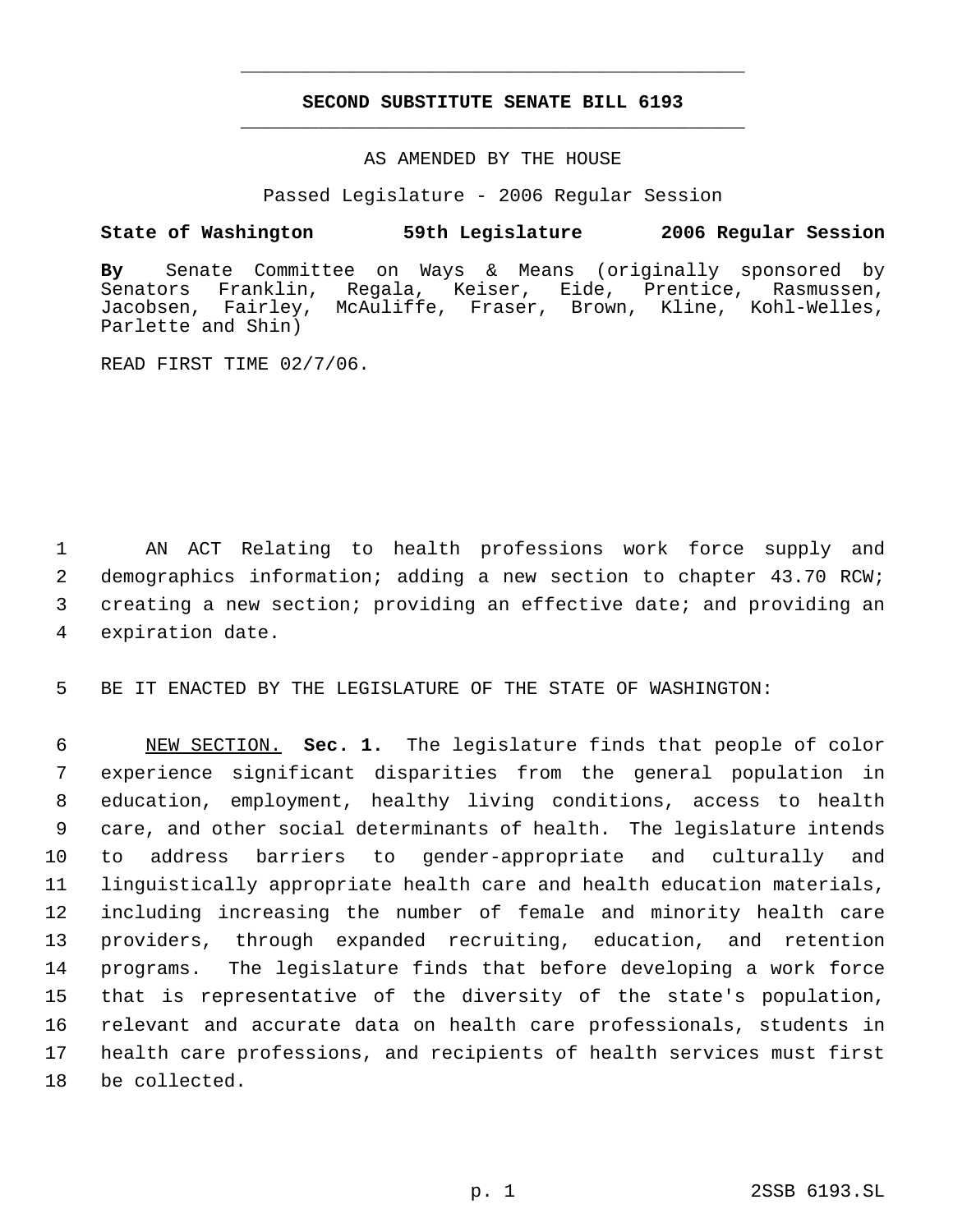NEW SECTION. **Sec. 2.** A new section is added to chapter 43.70 RCW to read as follows:

 (1) The department, in collaboration with the work force training and education coordinating board, shall distribute survey questions for the purpose of gathering data related to work force supply and demographics to all health care providers who hold a license to practice a health profession. The department shall adopt a schedule for distributing surveys by profession so that each profession is surveyed every two years. In developing the survey, the department shall seek advice from researchers that are likely to use the survey data.

 (2)(a) At a minimum, the survey shall include questions related to understanding the following characteristics of individuals in the health care work force:

(i) Specialty;

16 (ii) Birthdate and gender;

(iii) Race and ethnicity;

18 (iv) Hours in practice per week;

 (v) Practice statistics, including hours spent in direct patient care;

(vi) Zip codes of the location where the provider practices;

 (vii) Years in practice, years in practice in Washington, location 23 and years in practice in other jurisdictions;

 (viii) Education and training background, including the location and types of education and training received; and

(ix) Type of facilities where the provider practices.

 (b) The department may approve proposals for the distribution of surveys containing additional data elements to selected health care professions if it determines that there is a legitimate research interest in obtaining the information, the additional burden on members of the health care profession is not unreasonable, the effect on survey response rates is not unreasonable, and there are funds available. The department may accept funds through contracts, grants, donations, or other forms of contributions to support more detailed surveys.

 (3) The department must make a public data set available that meets the confidentiality requirements of subsection (5) of this section. The department may respond to requests for data and other information from the registry for special studies and analysis pursuant to a data